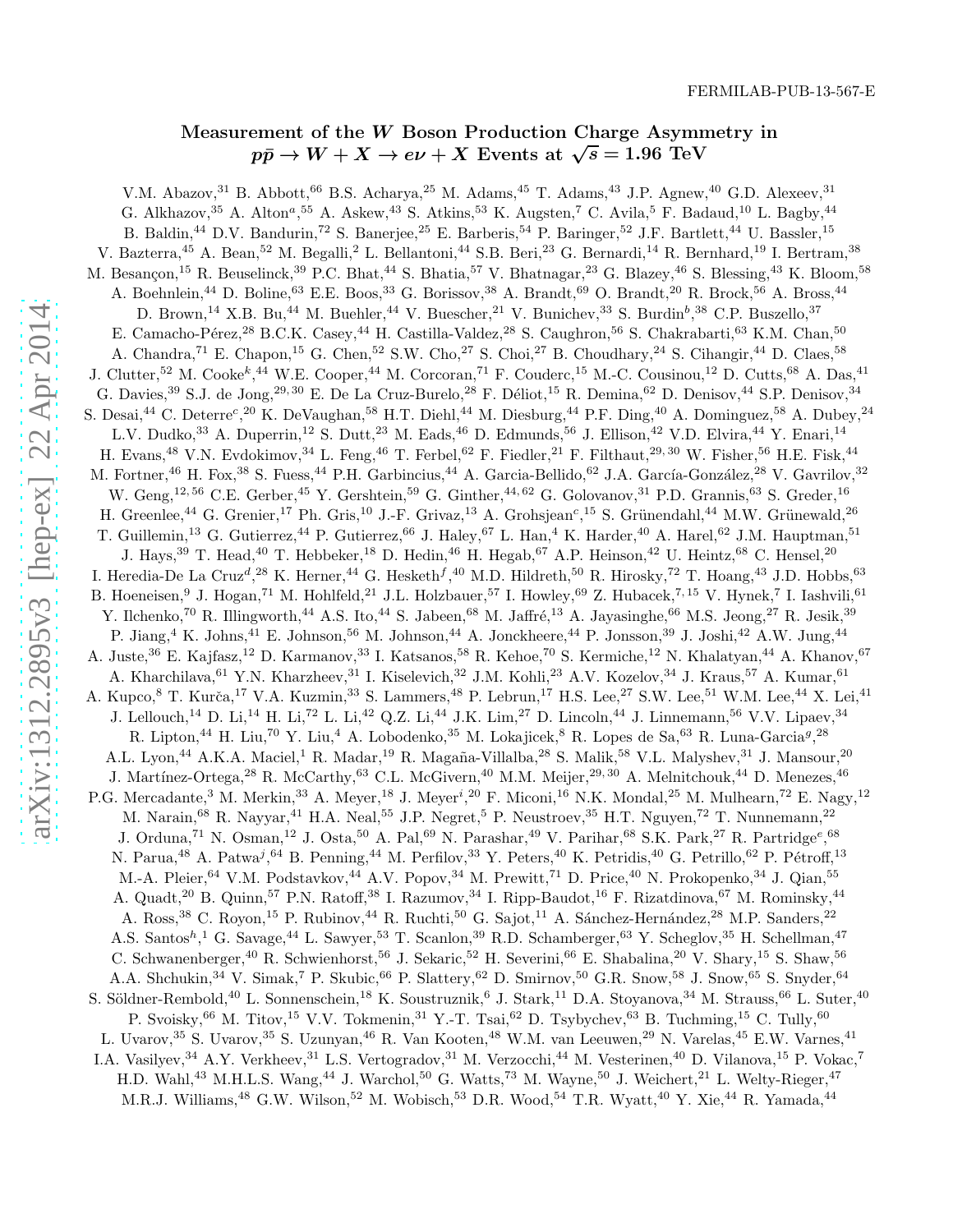S. Yang,<sup>4</sup> T. Yasuda,<sup>44</sup> Y.A. Yatsunenko,<sup>31</sup> W. Ye,<sup>63</sup> Z. Ye,<sup>44</sup> H. Yin,<sup>44</sup> K. Yip,<sup>64</sup> S.W. Youn,<sup>44</sup> J.M. Yu,<sup>55</sup>

J. Zennamo, <sup>61</sup> T.G. Zhao, <sup>40</sup> B. Zhou, <sup>55</sup> J. Zhu, <sup>55</sup> M. Zielinski, <sup>62</sup> D. Zieminska, <sup>48</sup> and L. Zivkovic<sup>14</sup>

(The D0 Collaboration<sup>∗</sup> )

 ${}^{1}LAFEX$ , Centro Brasileiro de Pesquisas Físicas, Rio de Janeiro, Brazil

 $^{2}$ Universidade do Estado do Rio de Janeiro, Rio de Janeiro, Brazil

Universidade Federal do ABC, Santo André, Brazil

University of Science and Technology of China, Hefei, People's Republic of China

 $<sup>5</sup> Universidad de los Andes, Bogotá, Colombia$ </sup>

Charles University, Faculty of Mathematics and Physics,

Center for Particle Physics, Prague, Czech Republic

 ${}^{7}C$ zech Technical University in Prague, Prague, Czech Republic

Institute of Physics, Academy of Sciences of the Czech Republic, Prague, Czech Republic

 $<sup>9</sup> Universidad San Francisco de Quito, Quito, Ecuador$ </sup>

 ${}^{10}LPC$ , Université Blaise Pascal, CNRS/IN2P3, Clermont, France

 ${}^{11}LPSC$ , Université Joseph Fourier Grenoble 1, CNRS/IN2P3,

Institut National Polytechnique de Grenoble, Grenoble, France

CPPM, Aix-Marseille Université, CNRS/IN2P3, Marseille, France

 $^{13}LAL$ , Université Paris-Sud, CNRS/IN2P3, Orsay, France

 $^{14}$ LPNHE, Universités Paris VI and VII, CNRS/IN2P3, Paris, France

CEA, Irfu, SPP, Saclay, France

<sup>16</sup>IPHC, Université de Strasbourg, CNRS/IN2P3, Strasbourg, France

IPNL, Université Lyon 1, CNRS/IN2P3, Villeurbanne, France and Université de Lyon, Lyon, France

<sup>18</sup>III. Physikalisches Institut A, RWTH Aachen University, Aachen, Germany

Phusikalisches Institut, Universität Freiburg, Freiburg, Germany

 $^{20}$ II. Physikalisches Institut, Georg-August-Universität Göttingen, Göttingen, Germany

 $^{21}$ Institut für Physik, Universität Mainz, Mainz, Germany

 $22Ludwig-Maximilians-Universität München, München, Germany$ 

 $^{23}Panjab$  University, Chandigarh, India

 $^{24}$ Delhi University, Delhi, India

Tata Institute of Fundamental Research, Mumbai, India

 $^{26}$ University College Dublin, Dublin, Ireland

Korea Detector Laboratory, Korea University, Seoul, Korea

CINVESTAV, Mexico City, Mexico

Nikhef, Science Park, Amsterdam, the Netherlands

Radboud University Nijmegen, Nijmegen, the Netherlands

Joint Institute for Nuclear Research, Dubna, Russia

Institute for Theoretical and Experimental Physics, Moscow, Russia

Moscow State University, Moscow, Russia

Institute for High Energy Physics, Protvino, Russia

Petersburg Nuclear Physics Institute, St. Petersburg, Russia

Institució Catalana de Recerca i Estudis Avançats (ICREA) and Institut de Física d'Altes Energies (IFAE), Barcelona, Spain

Uppsala University, Uppsala, Sweden

Lancaster University, Lancaster LA1 4YB, United Kingdom

Imperial College London, London SW7 2AZ, United Kingdom

The University of Manchester, Manchester M13 9PL, United Kingdom

University of Arizona, Tucson, Arizona 85721, USA

University of California Riverside, Riverside, California 92521, USA

Florida State University, Tallahassee, Florida 32306, USA

Fermi National Accelerator Laboratory, Batavia, Illinois 60510, USA

University of Illinois at Chicago, Chicago, Illinois 60607, USA

 $^{46}$ Northern Illinois University, DeKalb, Illinois 60115, USA

Northwestern University, Evanston, Illinois 60208, USA

Indiana University, Bloomington, Indiana 47405, USA

Purdue University Calumet, Hammond, Indiana 46323, USA

University of Notre Dame, Notre Dame, Indiana 46556, USA

Iowa State University, Ames, Iowa 50011, USA

University of Kansas, Lawrence, Kansas 66045, USA

Louisiana Tech University, Ruston, Louisiana 71272, USA

Northeastern University, Boston, Massachusetts 02115, USA

University of Michigan, Ann Arbor, Michigan 48109, USA

Michigan State University, East Lansing, Michigan 48824, USA

University of Mississippi, University, Mississippi 38677, USA

University of Nebraska, Lincoln, Nebraska 68588, USA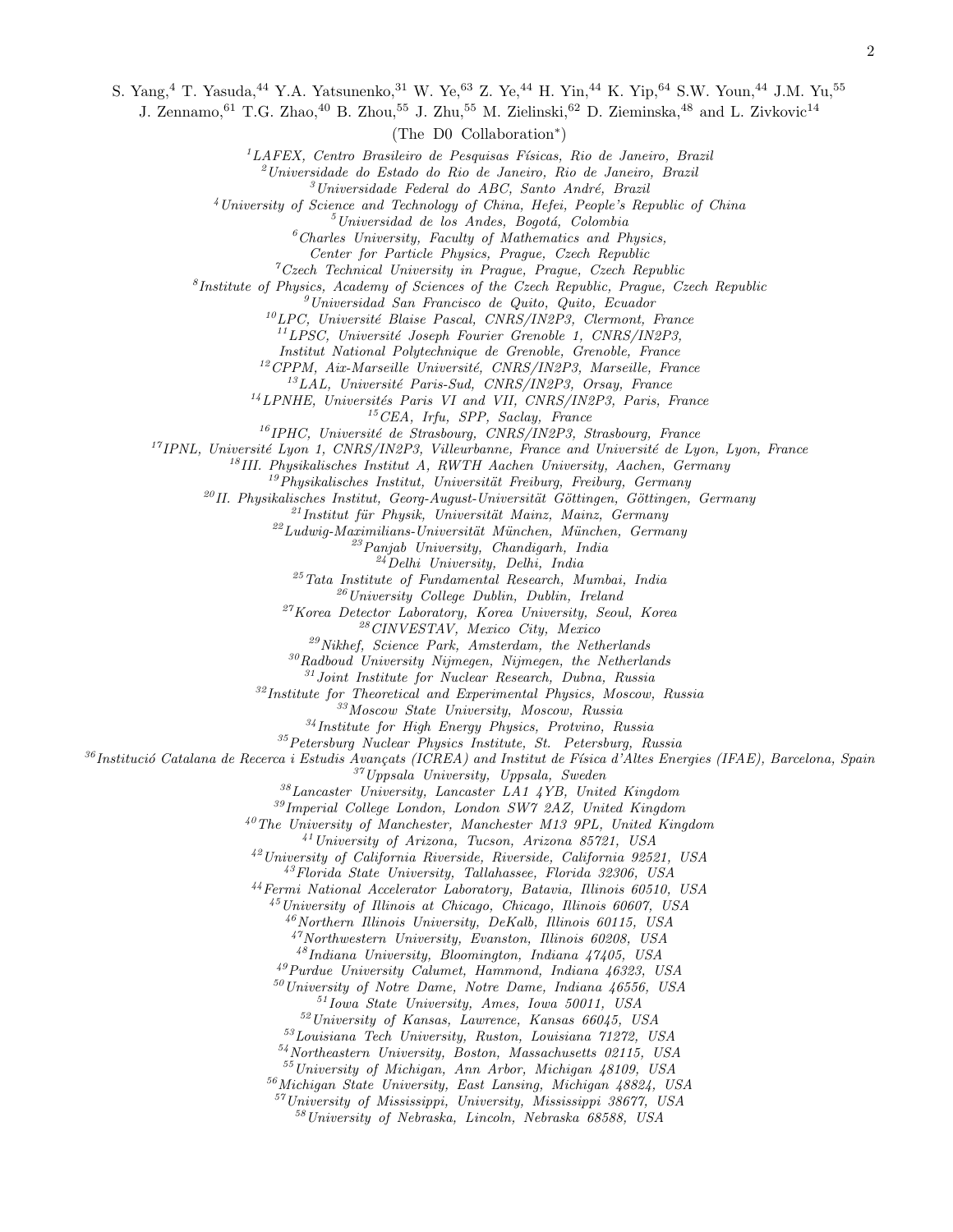<sup>59</sup>Rutgers University, Piscataway, New Jersey 08855, USA  $^{60}$ Princeton University, Princeton, New Jersey 08544, USA  $61$ State University of New York, Buffalo, New York 14260, USA  $62$ University of Rochester, Rochester, New York 14627, USA  $^{63}$ State University of New York, Stony Brook, New York 11794, USA  $^{64}$ Brookhaven National Laboratory, Upton, New York 11973, USA <sup>65</sup>Langston University, Langston, Oklahoma 73050, USA  $^{66}$ University of Oklahoma, Norman, Oklahoma 73019, USA <sup>67</sup>Oklahoma State University, Stillwater, Oklahoma 74078, USA  $^{68}$ Brown University, Providence, Rhode Island 02912, USA  $^{69}$ University of Texas, Arlington, Texas 76019, USA <sup>70</sup>Southern Methodist University, Dallas, Texas 75275, USA  $171$  Rice University, Houston, Texas 77005, USA  $72$ University of Virginia, Charlottesville, Virginia 22904, USA  $^{73}$ University of Washington, Seattle, Washington 98195, USA

(Dated: December 10, 2013)

We present a measurement of the W boson production charge asymmetry in  $p\bar{p} \to W + X \to e\nu + X$ events at a center of mass energy of 1.96 TeV, using 9.7 fb<sup>-1</sup> of integrated luminosity collected with the D0 detector at the Fermilab Tevatron Collider. The neutrino longitudinal momentum is determined by using a neutrino weighting method, and the asymmetry is measured as a function of the W boson rapidity. The measurement extends over wider electron pseudorapidity region than previous results and is the most precise to date, allowing for precise determination of proton parton distribution functions in global fits.

PACS numbers: 13.38.Be, 13.85.Qk, 14.60.Cd, 14.70.Fm

At the Fermilab Tevatron Collider, production of  $W^{\pm}$ bosons is dominated by the annihilation of valence quarks in the proton  $(u, d)$  and antiproton  $(\bar{d}, \bar{u})$ . The primary modes of production are  $u + d \to W^+$  and  $\bar{u} + d \to W^-$ . In the proton and antiproton, the  $u(\bar{u})$  quark generally carries more momentum than the  $\bar{d}$  (d) quark; thus,  $W^+$  bosons are boosted in the proton direction and  $W^$ bosons in the antiproton direction [\[1](#page-6-0)[–3](#page-6-1)]. The difference between  $u$  and  $d$  quark parton distribution functions (PDFs) results in a charge asymmetry in the W boson rapidity  $(y_W)$ , defined as

$$
A(y_W) = \frac{d\sigma_{W^+}/dy_W - d\sigma_{W^-}/dy_W}{d\sigma_{W^+}/dy_W + d\sigma_{W^-}/dy_W}.
$$
 (1)

Here,  $d\sigma_{W^{\pm}}/dy_W$  is the differential cross section for  $W^{\pm}$  boson production, and  $y_W$  is the  $W^{\pm}$  boson rapidity, defined as

$$
y_W = \frac{1}{2} \ln \frac{E + p_z}{E - p_z},
$$
 (2)

where  $E$  and  $p_z$  are the energy and the longitudinal momentum, respectively, of the  $W$  boson, with the  $z$  axis along the proton beam direction.

Previously published results include both lepton (from the W boson decay) and W boson charge asymmetries. The lepton charge asymmetry arises from the convolution of the W boson asymmetry and the  $V - A$  structure of the W boson decay. This implies that leptons at a specific rapidity originate from a wide range of W rapidities, and therefore from a wide range of parton  $x$  values (where  $x$  is the fraction of momentum of the proton carried by the parton), diluting the impact of these asymmetries when determining PDFs. The lepton charge asymmetry in W boson decays has been measured by the CDF  $[4-6]$ and D0 [\[7,](#page-6-4) [8\]](#page-6-5) Collaborations. The latest lepton charge asymmetry measurement from the D0 Collaboration was performed in the  $W \to \mu\nu$  muon channel by using data corresponding to 7.3 fb<sup>-1</sup> of integrated luminosity [\[9\]](#page-6-6). The lepton charge asymmetry has also been measured at the Large Hadron Collider (LHC) in pp collisions by the ATLAS [\[10](#page-6-7)] and CMS [\[11\]](#page-6-8) Collaborations by using integrated luminosities of  $0.03$  and  $0.84$  fb<sup>-1</sup>, respectively. A direct measurement of the W boson charge asymmetry was performed by using 1 fb<sup>-1</sup> of integrated luminosity by the CDF [\[12](#page-6-9)] Collaboration.

The analysis presented in this Letter uses the  $W \rightarrow$  $e\nu$  decay mode and employs the neutrino weighting method [\[13](#page-6-10)]. In addition, this  $W$  boson charge asymmetry analysis uses 10 times more integrated luminosity and covers much larger rapidity range than the previous CDF result [\[12](#page-6-9)]. We use data corresponding to 9.7 fb<sup>-1</sup> of integrated luminosity [\[14\]](#page-6-11) collected with the D0 de-

<sup>∗</sup>with visitors from <sup>a</sup>Augustana College, Sioux Falls, SD, USA, <sup>b</sup>The University of Liverpool, Liverpool, UK, <sup>c</sup>DESY, Hamburg, Germany, <sup>d</sup>Universidad Michoacana de San Nicolas de Hidalgo, Morelia, Mexico <sup>e</sup>SLAC, Menlo Park, CA, USA, <sup>f</sup>University College London, London, UK, <sup>g</sup>Centro de Investigacion en Computacion - IPN, Mexico City, Mexico, <sup>h</sup>Universidade Estadual Paulista, São Paulo, Brazil, <sup>*i*</sup>Karlsruher Institut für Technologie (KIT) -Steinbuch Centre for Computing (SCC), D-76128 Karlsrue, Germany,  $^{j}$ Office of Science, U.S. Department of Energy, Washington, D.C. 20585, USA and <sup>k</sup>American Association for the Advancement of Science, Washington, D.C. 20005, USA.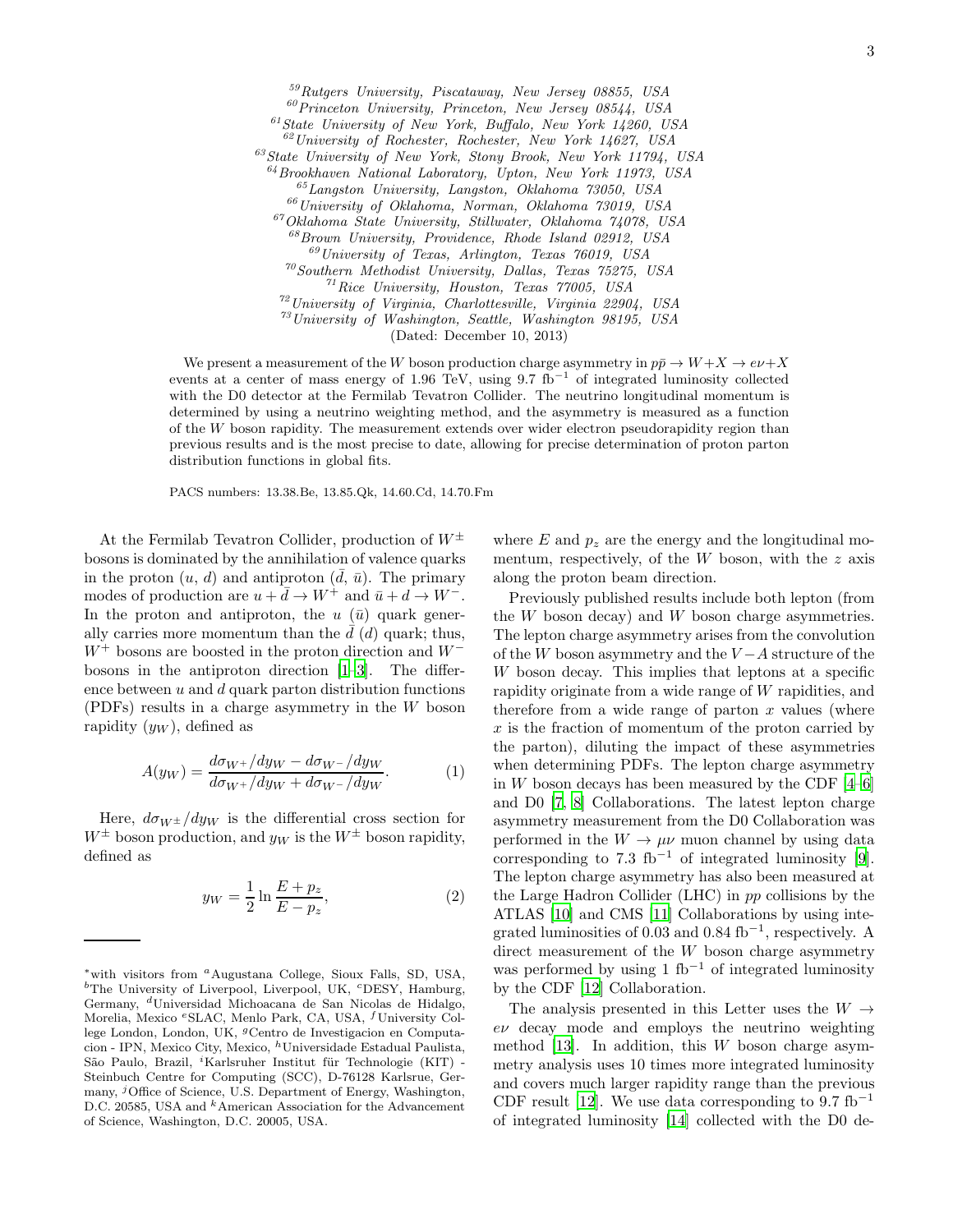tector [\[15,](#page-6-12) [16](#page-6-13)] between April 2002 and September 2011. By extending the pseudorapidity coverage, we can provide information about the PDFs for a broader range of  $x \ (0.002 < x < 0.99 \text{ for electron pseudorapidity } |\eta^e| <$ 3.2 [\[17](#page-6-14)]) at  $Q^2 \approx M_W^2$ , where  $Q^2$  is the squared momentum scale for the parton interactions and  $M_W$  is the  $W$  boson mass. The  $W$  boson charge asymmetry result places stringent constraints on the PDFs of valence quarks, which in turn will significantly reduce the uncertainty on the measurements of  $M_W$  and on other measurements at the Tevatron and LHC.

The D0 detector [\[15,](#page-6-12) [16](#page-6-13)] comprises a central tracking system, a calorimeter, and a muon system. The central tracking system consists of a silicon microstrip tracker and a scintillating fiber tracker (CFT). The CFT provides coverage for charged particles at detector pseudorapidities of  $|\eta_{\text{det}}| < 1.7$ . Three liquid argon and uranium calorimeters provide coverage of  $|\eta_{\text{det}}| < 3.5$  for electrons: the central calorimeter (CC) up to  $|\eta_{\text{det}}|$  < 1.1 and two end calorimeters (EC) in the range  $1.5 < |\eta_{\text{det}}| < 3.5$ . Gaps between the cryostats create an inefficient electron detection region between  $1.1 < |\eta_{\text{det}}| < 1.5$  that is excluded from the analysis. Each calorimeter consists of an inner electromagnetic (EM) section, followed by hadronic sections.

Events used in this analysis were collected with a set of calorimeter-based single-electron triggers. To select  $W \rightarrow e\nu$  events, we require one EM shower with transverse energy will respect to the beam  $25 < E_T$ 100 GeV measured in the calorimeter, accompanied by large missing transverse energy of  $E_T > 25$  GeV.  $E_T$ is estimated by the vector sum of the transverse components of the energy deposited in the calorimeter  $(u_T)$ and the electron  $E_T$ . An isolation requirement is imposed on the electron candidate, which is also required to have a significant fraction of its energy deposited in the EM calorimeter, compared to that deposited in the hadron calorimeter. Candidates in the CC must be in the range  $|\eta_{\text{det}}|$  < 1.1, and those in the EC must be within  $1.5 < |\eta_{\text{det}}| < 3.2$ , to allow a precise measurement of electron energy. The shower shape [\[18\]](#page-6-15) must be consistent with that expected for an electron, and the candidate is required to be spatially matched to a reconstructed track. Because the CFT detector does not cover the entire  $\eta_{\text{det}}$ region used in the analysis, electron selection criteria are separately defined in four categories: CC electrons with full CFT coverage, EC electrons with full CFT coverage, EC electrons with partial CFT coverage, and EC electrons without CFT coverage. Events are further required to have the reconstructed  $p\bar{p}$  interaction vertex located within 40 cm of the detector center along the z axis, a reconstructed W boson transverse mass  $(M_T)$  between 50 and 130 GeV, where  $M_T = \sqrt{2E_T E_T (1 - \cos \Delta \phi)}$ , and  $\Delta \phi$  is the azimuthal angle between the electron and  $\not\hspace{-.15cm}/F_T$ ,  $u_T$  less than 60 GeV, and *SET* less than 250 or 500 GeV depending on the data collection period, where SET is

the scalar sum of all transverse energies measured by the calorimeter except those energies associated with electrons or with potential noise, reflecting the total activity in the event.

After applying the selection criteria described above, we retain 6 083 198 W boson candidates. Of these, 4 466 735 are events with the electron in the CC region and 1 616 463 with the electron in the EC region. We have checked that the asymmetry results for  $y_W > 0$ are consistent with those for  $y_W < 0$ , so we assume CP invariance—*i.e.*,  $A(y_W)$  is equivalent to  $-A(-y_W)$ —and fold the data appropriately to increase the statistics in each  $y_W$  bin. The forward-backward charge asymmetries are measured in 14 bins of  $y_W$  in the range  $|y_W| < 3.2$ . The bin widths are chosen by considering the sample size and the detector geometry to ensure that high  $|y_W|$  bins retain sufficient statistics.

Mismeasurement of the charge sign of the electron may result in a dilution of the  $W$  boson charge asymmetry. We measure the charge misidentification rate with  $Z \rightarrow ee$  events, using a "tag-and-probe" method [\[19\]](#page-6-16). The tag electron must satisfy tight selection criteria to ensure its charge is determined correctly. The charge misidentification rate varies from  $(0.18 \pm 0.01)\%$  at  $|\eta^e|$  = 0 to  $(9.6 \pm 0.9)$ % at  $|\eta^e| = 3.0$ , where tracking momentum resolution is poor. The direction of the D0 solenoid magnetic fields was reversed during data taking every two weeks on average, significantly reducing the charged particle reconstruction asymmetry in the detector; thus, the charge misidentification rates of electrons and positrons are consistent for different magnet polarities. At  $|\eta^e| = 3.0$ , the charge misidentification rates are  $(9.4 \pm 1.3)\%$  for electrons and  $(9.8 \pm 1.3)\%$  for positrons and are also consistent with each other at other  $|\eta^e|$  values.

Monte Carlo (MC) samples for the  $W \to e\nu$  process are generated by using the PYTHIA [\[20\]](#page-6-17) event generator with CTEQ6L1 PDFs [\[21\]](#page-6-18), followed by a GEANT-based simulation [\[22\]](#page-6-19) of the D0 detector. This simulation is then corrected for higher-order effects not included in pythia. The MC events are reweighted at the generator level in two dimensions (W boson transverse momentum,  $p_T^W$ , and  $y_W$ ) to match RESBOS [\[23\]](#page-6-20) predictions. To improve the accuracy of the MC detector simulation, further corrections are applied to the MC simulations including electron energy scale and resolution, recoil system scale and resolution, selection efficiencies, trigger efficiencies, instantaneous luminosity and SET, charge misidentification, and relative efficiency for identification of positrons and electrons  $(K_{\text{eff}}^{\pm})$ . These corrections are derived by comparing the  $Z \rightarrow ee$  data and PYTHIA MC distributions. Because of imperfections in the modeling of the tracking detector, differences between the efficiency for electrons and positrons vary from 0.0% at  $|\eta^e|=0$  to 1% at  $|\eta^e|=3.0$ .

The dominant source of background originates from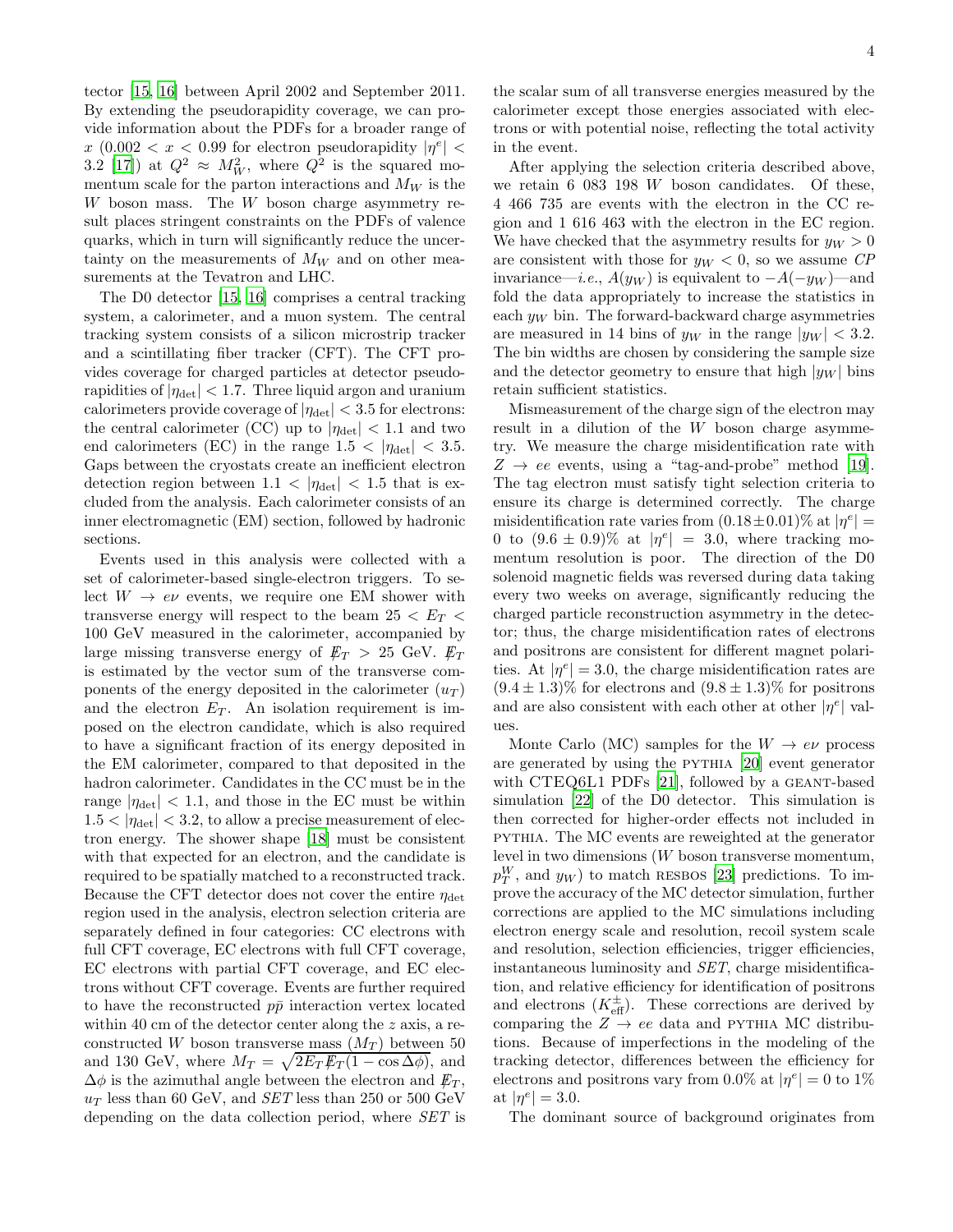multijet events, with one jet misreconstructed as an electron and with significant  $E_T$  due to the mismeasurement of the jet energy. Smaller background contributions arise from other standard model (SM) processes and are estimated by using pythia MC samples normalized to the highest order available cross sections [\[24\]](#page-6-21). These include  $W \rightarrow \tau \nu$  events where the tau decays to an electron and neutrinos,  $Z \rightarrow ee$  events where one of the electrons is not identified, and  $Z \rightarrow \tau\tau$  events with one tau decaying to an electron and the other not identified. The multijet background is estimated by using collider data by fitting the  $M_T$  distribution in the region 50-130 GeV (after other SM backgrounds have been subtracted) to the sum of the shape predicted by the  $W \to e\nu$  signal MC sample and the shape obtained from a multijet-enriched data sample. The multijet-enriched sample is selected by reversing the shower shape requirement on the electron candidates. The background contributions are determined as a function of  $y_W$ , and average contributions are 4.0% multijet events,  $2.6\%$   $Z \rightarrow ee$ ,  $2.2\%$   $W \rightarrow \tau \nu$ , and  $0.2\%$   $Z \rightarrow \tau\tau$ .

In the determination of the longitudinal momentum of the neutrino  $(p_z^{\nu})$  [\[13\]](#page-6-10),  $M_W$  is fixed to the world average value of 80.385 GeV [\[25\]](#page-6-22). The mass-energy relation constraint using the energy and momentum of the neutrino and electron,

$$
M_W^2 = (E_e + E_\nu)^2 - (\vec{P_e} + \vec{P_\nu})^2,\tag{3}
$$

implies that there are two solutions in  $p_z^{\nu}$ . The twofold ambiguity can be partly resolved on a statistical basis from the known  $V - A$  decay distribution by using the decay angle between the electron and the proton  $(\theta^*)$ and from the  $W^+$  and  $W^-$  production cross sections as a function of  $y_W$ . As expected, many off-shell W boson decays do not satisfy the  $M_W^2$  constraint. In this case, we obtain complex values for the  $p_z^{\nu}$ , assume that the neutrino transverse momentum  $(p_T^{\nu})$  is misreconstructed, and therefore scale  $\not\!\!E_T$  to the value for which the imaginary part equals zero. This new  $\not\hspace{-1.2mm}E_{T}$  value is then used to determine  $p_T^{\nu}$  and therefore  $y_W$ . To obtain the W boson rapidity distributions, we assign different probabilities to the two  $p_z^{\nu}$  solutions. This probability is related to the quark and antiquark  $W^{\pm}$  boson production by

<span id="page-4-0"></span>
$$
P_{\pm} \left(\cos \theta^*, y_W, p_T^W\right) = \left(1 \mp \cos \theta^*\right)^2 +
$$
  
 
$$
Q\left(y_W, p_T^W\right) \left(1 \pm \cos \theta^*\right)^2, \qquad (4)
$$

where  $P_{\pm}$  (cos  $\theta^*$ ,  $y_W$ ,  $p_T^W$ ) is the probability for W boson production with a particular  $\cos \theta^*$ ,  $y_W$ , and  $p_T^W$ . The first term in Eq. [\(4\)](#page-4-0) represents the contribution from annihilation with two quarks, and the second term the contribution from annihilation with at least one antiquark. The ratio  $Q(y_W, p_T^W)$  between quark and antiquark W boson production is a function of  $W$  boson rapidity and transverse momentum. At the Tevatron, the W boson

Understanding the antiquark contribution is important for the asymmetry measurement, because W bosons produced by antiquarks have opposite polarization from those produced by quarks. The ratio of antiquark to quark W boson production is determined by the angular distribution of  $W \to e\nu$  decays. We use the prediction of the fractions of antiquark to quark contributions from MC@NLO [\[26](#page-6-23)], using the CTEQ6.6 PDF set, and parametrize the angular distributions as functions of  $y_W$ and  $p_T^W$ , using an empirical function to fit the ratio.

We use both  $P_{\pm}$  and the differential cross section  $d\sigma_W^{\pm}/dy_W$  to define weights as in Eq. [\(5\)](#page-4-1). The W boson production cross section decreases in the forward region due to the scarcity of high- $x$  quarks, and so solutions leading to a central W production are weighted more heavily than forward  $W$  solutions. The weight factors  $w_i$ for  $W^+$  and  $W^-$  are

<span id="page-4-1"></span>
$$
w_i^{\pm} = \frac{P_{\pm} \left(\cos \theta_i^*, y_i, p_T^W\right) d\sigma^{\pm} \left(y_i\right) / dy_W}{\sum_i P_{\pm} \left(\cos \theta_i^*, y_i, p_T^W\right) d\sigma^{\pm} \left(y_i\right) / dy_W},\tag{5}
$$

where  $i = 1, 2$  are the two solutions. We use the predicted differential cross section  $d\sigma_W^{\pm}/dy_W$  at next-to-next-toleading order [\[27\]](#page-6-24) as input when calculating the weight factors for each neutrino  $p_z^{\nu}$  solution. We iterate by updating values of  $d\sigma_W^{\pm}/dy_W$  to those obtained by using the weight factor. This procedure converges after three or four iterations.

To measure the W boson charge asymmetry, we apply unfolding corrections to the measured  $W^+$  and  $W^-$  distributions to correct detection effects. The matrix inversion method [\[28](#page-7-0)] is used to correct for event migration effects. First, the product of acceptance and efficiency is applied to each bin to correct for the event selection effects, and the  $K_{\text{eff}}^{\pm}$  correction is used to equalize the efficiency response between electrons and positrons. The migration matrices are obtained by using the number of events in both the generator level  $y_W$  bin j and the reconstruction level  $y_W$  bin i, divided by the number of events in the reconstruction level  $y_W$  bin i. The migration matrices provide information about the relation between events selected at reconstruction level and the original events at generator level and are used to correct the data for detector resolution effects. The procedure is validated by using events generated with MC@NLO, where we find good agreement between the unfolded and the generated W boson charge asymmetry.

The primary systematic uncertainties on asymmetry come from the unfolding procedure including the uncertainties from the event migration correction, the acceptance and efficiency correction, and the PDF inputs (fractional uncertainty,  $[1.1-5.0] \times 10^{-3}$ ). To estimate the uncertainty from the PDF inputs, we determine the  $Q(y_W, p_T^W)$  correction with 45 CTEQ6.6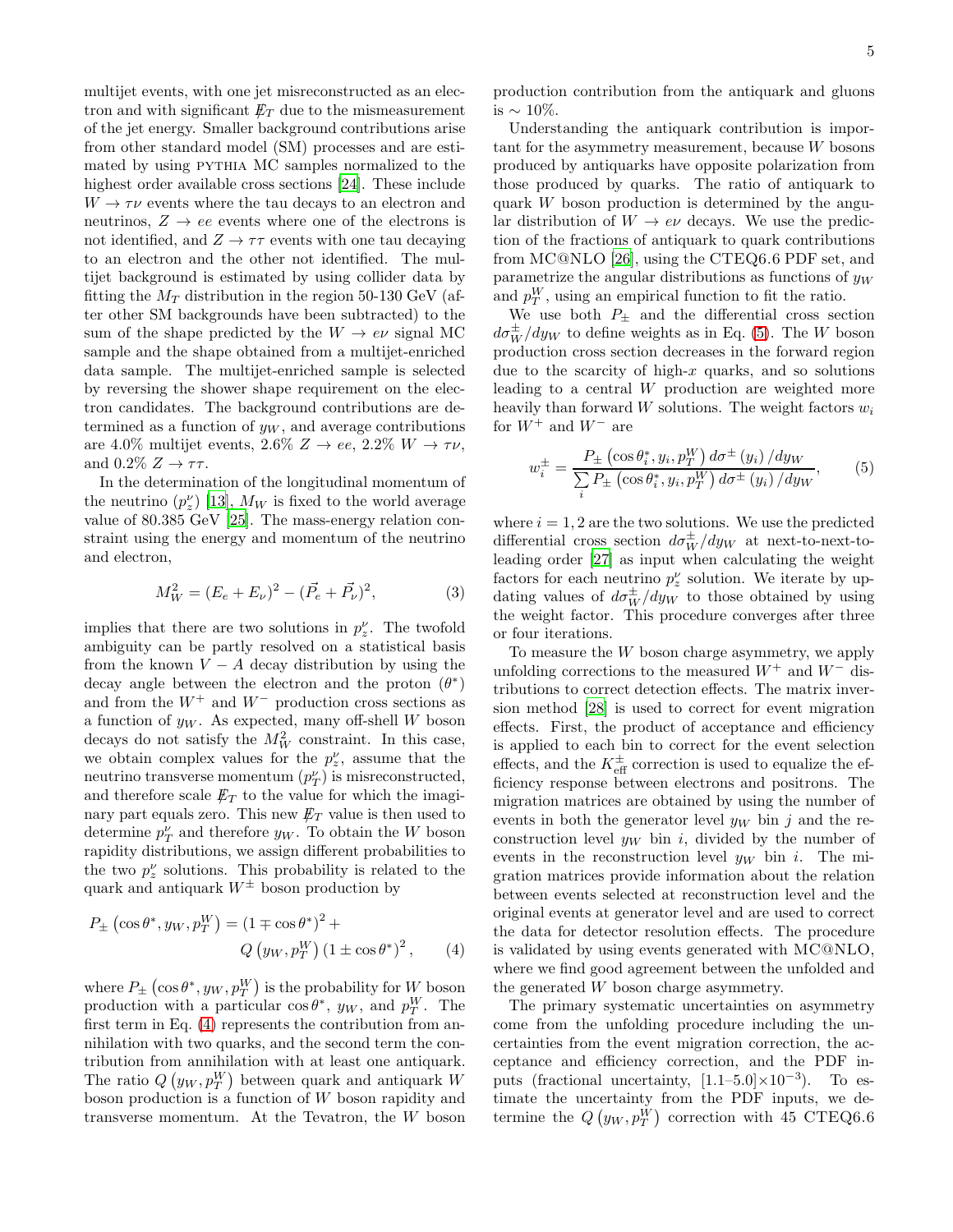PDF sets, perform the measurement with different  $Q(y_W, p_T^W)$  [\[29\]](#page-7-1), and extract the uncertainty for each  $y_W$  bin using the prescription described in Ref. [\[21\]](#page-6-18). Other systematic uncertainties arise from the modeling of the  $p_T^W$  distribution and the final state radiation modeling  $([0.1-2.4] \times 10^{-4})$ , electron identification corrections ( $[0.1-0.7] \times 10^{-3}$ ), electron energy modeling ( $[0.1 (0.5] \times 10^{-3}$ , hadronic recoil modeling  $([0.1-0.8] \times 10^{-3})$ , background modeling  $([0.1-1.0] \times 10^{-3})$ , MC modeling imperfections ( $[0.2-2.6] \times 10^{-3}$ ), electron charge misidentification ([0.1–2.0]×10<sup>-3</sup>), and the relative efficiency for positrons and electrons  $(K_{\text{eff}}^{\pm})$  ([0.1–0.6]×10<sup>-3</sup>).

Figure [1](#page-5-0) shows the measured values of the W boson asymmetry together with the result from CDF [\[12](#page-6-9)]. The data are compared to the MC@NLO prediction with the NNPDF2.3 [\[30](#page-7-2)] PDF set, next-to-leading order resbos prediction with PHOTOS [\[31](#page-7-3)] using the CTEQ6.6 central PDF set, and MC@NLO using MSTW2008NLO [\[32](#page-7-4)] central PDF set. In the predictions, we require both the electron and neutrino transverse momentum to be above 25 GeV and merge the radiated photons into  $\sqrt{(\Delta\phi)^2 + (\Delta\eta)^2}$  < 0.3. There is agreement between the electron if they fall within a cone of radius  $\Delta R =$ the data and predictions, although the predictions are systematically higher than the data by ∼ 1 standard deviation in all measurements for  $|y_W|$  between 0.1 and 1. Values of the asymmetry in bins of  $y_W$ , average bin positions, and predictions are shown in Table [I.](#page-5-1) The experimental uncertainties are substantially smaller than the uncertainties from the NNPDF2.3 PDF sets in all  $y_W$  bins, demonstrating the importance of this analysis to improve PDFs. Table [II](#page-6-25) lists the correlations between central values in different  $y_W$  bins that are introduced by the ambiguity in  $p_z^{\nu}$ . The correlation coefficients of systematic uncertainties between different  $y<sub>W</sub>$  are negligible.

In summary, we have measured the  $W$  boson charge asymmetry in  $p\bar{p} \to W \to e\nu$  events by using data corresponding to  $9.7 \text{ fb}^{-1}$  of integrated luminosity collected by the D0 experiment at  $\sqrt{s} = 1.96$  TeV. By using the neutrino weighting method, the most precise direct measurement of the W boson charge asymmetry to date is obtained. With coverage extended to  $|\eta^e| = 3.2$ , this measurement can be used to improve the precision and accuracy of next-generation PDF sets; in particular, it provides more accurate information for PDFs at high  $x$ , compared with measurements of the lepton charge asymmetry, which is crucial for many beyond SM searches.

## ACKNOWLEDGEMENTS

We thank the staffs at Fermilab and collaborating institutions, and acknowledge support from the DOE and



<span id="page-5-0"></span>FIG. 1: (color online). Measured  $W$  boson charge asymmetry, after CP folding, compared to predictions and the CDF  $1 \text{ fb}^{-1}$  result. The points show the measured asymmetry, with the horizontal bars delineating the statistical uncertainty component and the vertical lines showing the total uncertainty. The central value and uncertainty from MC@NLO using NNPDF2.3 PDF sets and the prediction from resbos using the CTEQ6.6 central PDF set, MC@NLO using the MSTW2008NLO central PDF set are also shown. The inset focuses on the  $y_W$  region from 0 to 1.5.

<span id="page-5-1"></span>TABLE I: CP-folded W charge asymmetry for data and predictions from MC@NLO using NNPDF2.3 PDFs tabulated in percent (%) for each  $|y_W|$  bin. The  $\langle |y_W| \rangle$  is calculated as the cross section weighted average of  $y_W$  in each bin from resbos with photos. For data, the first uncertainty is statistical and the second is systematic. The uncertainties on the prediction come from both the PDF uncertainties and  $\alpha_s$ uncertainties.

| Bin index      | $ y_W $     | $\langle  y_W  \rangle$ | Data                                       | Prediction      |
|----------------|-------------|-------------------------|--------------------------------------------|-----------------|
| 1              | $0.0 - 0.2$ | 0.10                    | $1.40 + 0.17 + 0.12$                       | $1.61 + 0.19$   |
| $\overline{2}$ | $0.2 - 0.4$ | 0.30                    | $4.32 + 0.18 + 0.19$                       | $5.06 \pm 0.33$ |
| 3              | $0.4 - 0.6$ | 0.50                    | $7.33 + 0.19 + 0.27$                       | $8.50 \pm 0.41$ |
| $\overline{4}$ | $0.6 - 0.8$ | 0.70                    | $10.59 + 0.20 + 0.32$ $12.05 + 0.53$       |                 |
| 5              | $0.8 - 1.0$ | 0.90                    | $14.36 + 0.21 + 0.34$ 15.36 + 0.66         |                 |
| 6              | $1.0 - 1.2$ | 1.10                    | $18.32 + 0.22 + 0.37$ $18.86 + 0.74$       |                 |
| 7              | $1.2 - 1.4$ | 1.30                    | $22.06 + 0.24 + 0.39$ $22.52 + 0.80$       |                 |
| 8              | $1.4 - 1.6$ | 1.50                    | $25.74 \pm 0.27 \pm 0.36$ $26.30 \pm 0.85$ |                 |
| 9              | $1.6 - 1.8$ | 1.70                    | $29.75 + 0.31 + 0.34$ $29.89 + 0.92$       |                 |
| 10             | $1.8 - 2.0$ | 1.90                    | $34.46 + 0.35 + 0.38$ $34.04 + 1.08$       |                 |
| 11             | $2.0 - 2.2$ | 2.10                    | $40.42 + 0.40 + 0.43$ 39.77 + 1.31         |                 |
| 12             | $2.2 - 2.4$ | 2.29                    | $47.55 \pm 0.44 \pm 0.43$ $47.73 \pm 1.62$ |                 |
| 13             | $2.4 - 2.7$ | 2.52                    | $59.10 + 0.46 + 0.44$ 61.81 + 1.74         |                 |
| 14             | $2.7 - 3.2$ | 2.81                    | $77.33 + 0.93 + 0.56$ $78.05 + 4.36$       |                 |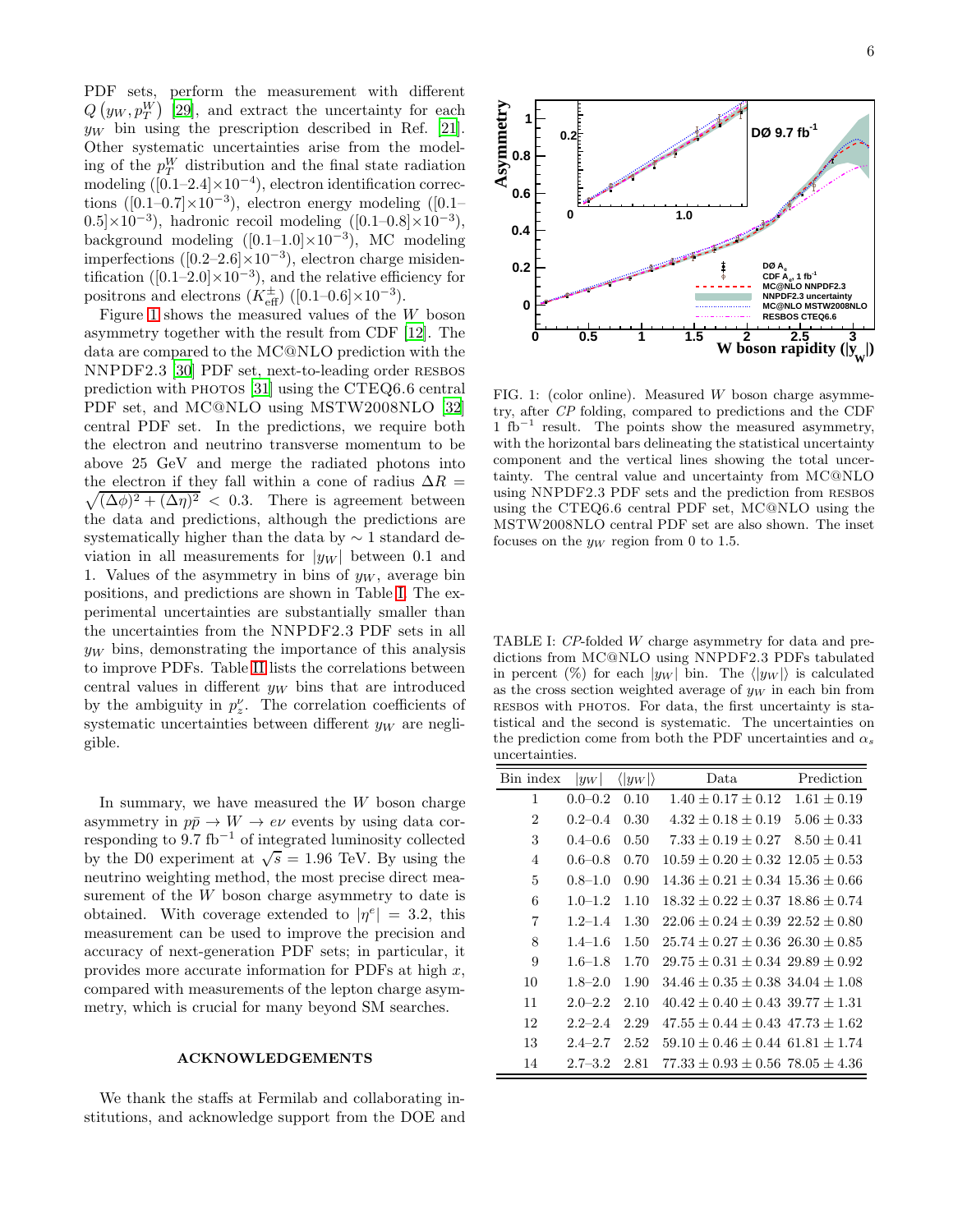TABLE II: Correlation coefficients between central values of asymmetry in different  $|y_W|$  bins.

<span id="page-6-25"></span>

| bin<br>$ y_W $ | 1 | $\mathcal{D}_{\mathcal{L}}$                                           | 3 | 4                                                                | 5 | 6 | $\overline{7}$ | 8 | 9 | 10 | 11 | 12 | 13                                                     | 14        |
|----------------|---|-----------------------------------------------------------------------|---|------------------------------------------------------------------|---|---|----------------|---|---|----|----|----|--------------------------------------------------------|-----------|
| 1              |   | 1.00 0.84 0.57 0.38 0.29 0.25 0.21 0.16 0.10 0.06 0.04 0.03 0.02 0.01 |   |                                                                  |   |   |                |   |   |    |    |    |                                                        |           |
| $\overline{2}$ |   |                                                                       |   | 1.00 0.85 0.58 0.39 0.29 0.24 0.16 0.11 0.07 0.04 0.04 0.03 0.02 |   |   |                |   |   |    |    |    |                                                        |           |
| 3              |   |                                                                       |   | 1.00 0.85 0.58 0.38 0.26 0.16 0.10 0.06 0.05 0.06 0.05 0.03      |   |   |                |   |   |    |    |    |                                                        |           |
| $\overline{4}$ |   |                                                                       |   |                                                                  |   |   |                |   |   |    |    |    | 1.00 0.83 0.52 0.29 0.16 0.09 0.07 0.08 0.10 0.09 0.06 |           |
| $\bf 5$        |   |                                                                       |   |                                                                  |   |   |                |   |   |    |    |    | 1.00 0.78 0.42 0.19 0.11 0.10 0.13 0.15 0.14 0.10      |           |
| 6              |   |                                                                       |   |                                                                  |   |   |                |   |   |    |    |    | 1.00 0.74 0.37 0.22 0.19 0.22 0.22 0.20 0.15           |           |
| 7              |   |                                                                       |   |                                                                  |   |   |                |   |   |    |    |    | 1.00 0.76 0.50 0.38 0.34 0.31 0.29 0.21                |           |
| 8              |   |                                                                       |   |                                                                  |   |   |                |   |   |    |    |    | 1.00 0.84 0.62 0.47 0.38 0.34 0.27                     |           |
| 9              |   |                                                                       |   |                                                                  |   |   |                |   |   |    |    |    | 1.00 0.87 0.65 0.48 0.40 0.31                          |           |
| 10             |   |                                                                       |   |                                                                  |   |   |                |   |   |    |    |    | 1.00 0.89 0.67 0.51 0.36                               |           |
| 11             |   |                                                                       |   |                                                                  |   |   |                |   |   |    |    |    | 1.00 0.89 0.66 0.41                                    |           |
| 12             |   |                                                                       |   |                                                                  |   |   |                |   |   |    |    |    | 1.00 0.86 0.45                                         |           |
| 13             |   |                                                                       |   |                                                                  |   |   |                |   |   |    |    |    |                                                        | 1.00 0.50 |
| 14             |   |                                                                       |   |                                                                  |   |   |                |   |   |    |    |    |                                                        | 1.00      |

NSF (USA); CEA and CNRS/IN2P3 (France); MON, NRC KI and RFBR (Russia); CNPq, FAPERJ, FAPESP and FUNDUNESP (Brazil); DAE and DST (India); Colciencias (Colombia); CONACyT (Mexico); NRF (Korea); FOM (The Netherlands); STFC and the Royal Society (United Kingdom); MSMT and GACR (Czech Republic); BMBF and DFG (Germany); SFI (Ireland); The Swedish Research Council (Sweden); and CAS and CNSF (China).

- <span id="page-6-0"></span>[1] E.L. Berger, F. Halzen, C.S. Kim and S. Willenbrock, Phys. Rev. D 40, 83 (1989).
- [2] A.D. Martin, R.G. Roberts, and W.J. Stirling, Mod. Phys. Lett. A 4, 1135 (1989).
- <span id="page-6-1"></span>[3] H.-L. Lai, J. Boots, J. Huston, J. G. Morfin, J. F. Owens, J. W. Qiu, W.-K. Tung, and H. Weerts, Phys. Rev. D 51, 4763 (1995).
- <span id="page-6-2"></span>[4] F. Abe *et al.* (CDF Collaboration), Phys. Rev. Lett. **74**, 850 (1995).
- [5] F. Abe et al. (CDF Collaboration), Phys. Rev. Lett. 81, 5754 (1998).
- <span id="page-6-3"></span>[6] D. Acosta et al. (CDF Collaboration), Phys. Rev. D 71, 051104 (2005).
- <span id="page-6-4"></span>[7] V. M. Abazov et al. (D0 Collaboration), Phys. Rev. D 77, 011106 (2008).
- <span id="page-6-5"></span>[8] V. M. Abazov et al. (D0 Collaboration), Phys. Rev. Lett. 101, 211801 (2008).
- <span id="page-6-6"></span>[9] V. M. Abazov et al. (D0 Collaboration), Phys. Rev. D 88, 091102(R) (2013).
- <span id="page-6-7"></span>[10] G. Aad et al. (ATLAS Collaboration), Phys. Lett. B 701, 31 (2011).
- <span id="page-6-8"></span>[11] S. Chatrchyan *et al.* (CMS Collaboration), Phys. Rev. Lett. 109, 111806 (2012).
- <span id="page-6-9"></span>[12] T. Aaltonen et al. (CDF Collaboration), Phys. Rev. Lett.

102, 181801 (2009).

- <span id="page-6-10"></span>[13] A. Bodek, Y. Chung, B.-Y. Han, K. McFarland, and E. Halkiadakis, Phys. Rev. D 77, 111301(R) (2008).
- <span id="page-6-11"></span>[14] T. Andeen et al., Report No. FERMILAB-TM-2365, 2007.
- <span id="page-6-12"></span>[15] S. Abachi et al. (D0 Collaboration), Nucl. Instrum. Methods Phys. Res., Sect. A 338, 185 (1994).
- <span id="page-6-13"></span>[16] V. M. Abazov et al. (D0 Collaboration), Nucl. Instrum. Methods Phys. Res., Sect. A 565, 463 (2006).
- <span id="page-6-14"></span>[17] D0 uses a cylindrical coordinate system with the z axis along the beam axis in the proton direction. Angles  $\theta$ and  $\phi$  are the polar and azimuthal angles, respectively. Pseudorapidity is defined as  $\eta = -\ln[\tan(\theta/2)]$  where  $\theta$  is measured with respect to the interaction vertex. In the massless limit,  $\eta$  is equivalent to the rapidity  $y =$  $(1/2)$  ln $[(E+p_z)/(E-p_z)]$ , and  $\eta_{\text{det}}$  is the pseudorapidity measured with respect to the center of the detector.
- <span id="page-6-15"></span>[18] S. Abachi et al. (D0 Collaboration), Nucl. Instrum. Meth. Phys. Res., Sect. A 324, 53 (1993).
- <span id="page-6-16"></span>[19] V. Abazov *et al.* (D0 Collaboration), Phys. Rev. D 76, 012003 (2007).
- <span id="page-6-17"></span>[20] T. Sjöstrand, P. Edén, C. Feriberg, L. Lönnblad, G. Miu, S. Mrenna, and E. Norrbin, Comput. Phys. Commun. 135, 238 (2001). pythia version v6.323 is used.
- <span id="page-6-18"></span>[21] J. Pumplin, D. R. Stump, J. Huston, H.-L. Lai, P. Nadolsky, and W.-K. Tung, J. High Energy Phys. 07 (2002) 012; D. Stump, J. Huston, J. Pumplin, W.-K Tung, H.- L. Lai, S. Kuhlmann, and J. F. Ownes, J. High Energy Phys. 10 (2003) 046.
- <span id="page-6-19"></span>[22] R. Brun and F. Carminati, CERN Program Library Long Writeup W5013, 1993 (unpublished).
- <span id="page-6-20"></span>[23] C. Balazs and C. P. Yuan, Phys. Rev. D 56, 5558 (1997).
- <span id="page-6-21"></span>[24] R. Hamberg, W.L. van Neerven, and T. Matsuura, Nucl. Phys. B 359, 343 (1991).
- <span id="page-6-22"></span>[25] J. Beringer et al. (Particle Data Group), Phys. Rev. D 86, 010001 (2012).
- <span id="page-6-23"></span>[26] S. Frixione and B. R. Webber, J. High Energy Phys. 06 (2002) 029.
- <span id="page-6-24"></span>[27] C. Anastasiou, L. Dixon, K. Melnikov, and F. Petriello,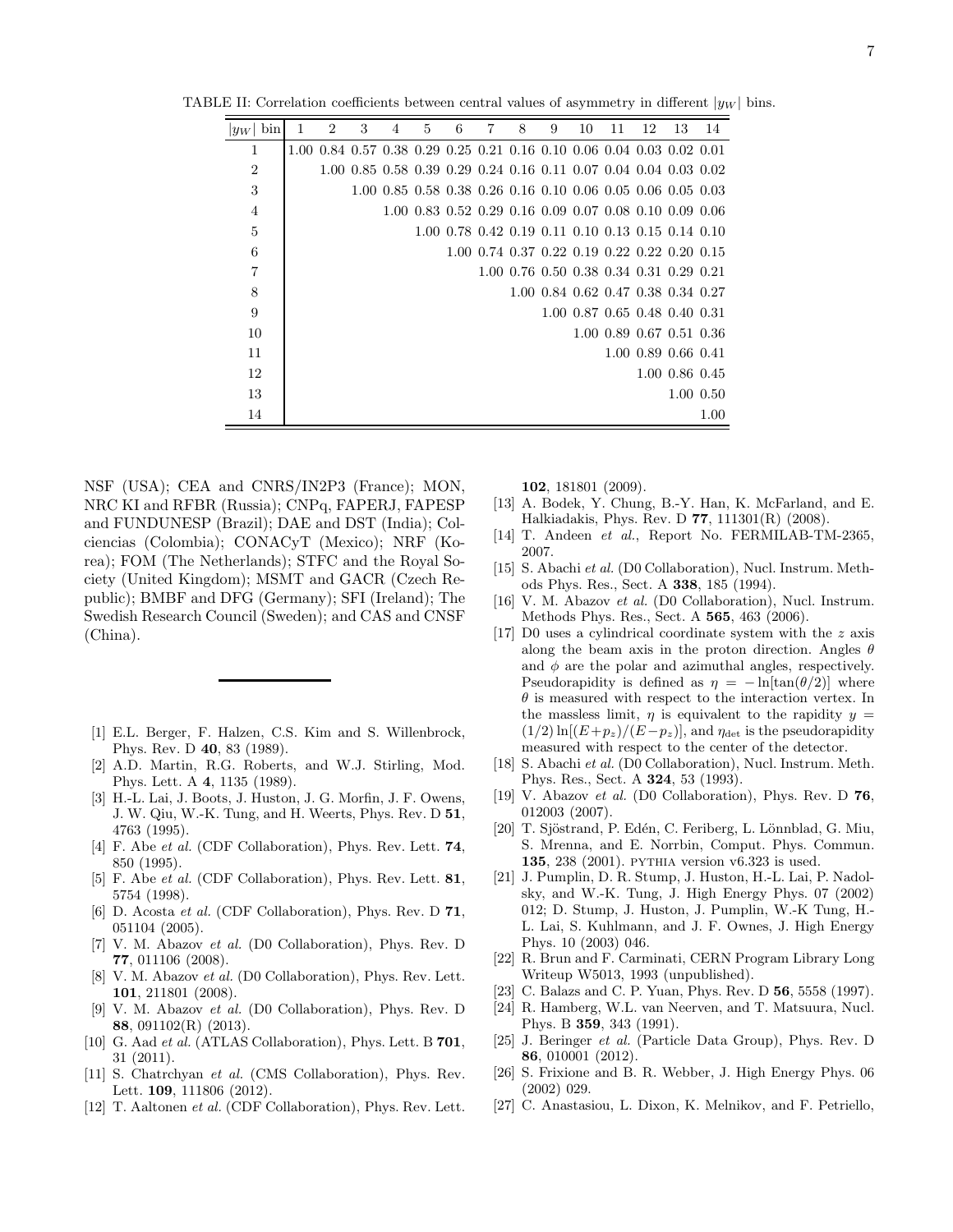Phys. Rev. D 69, 094008 (2004).

- <span id="page-7-0"></span>[28] G. L. Marchuk, Methods of Numerical Mathematics
- <span id="page-7-3"></span>[31] P. Golonka and Z. Was, Eur. Phys. J. C 45, 97 (2006).
- <span id="page-7-4"></span>[32] A.D. Martin, W. J. Stirling, R. S. Thorne, and G. Watt, Eur. Phys. J. C 63, 189 (2009).
- <span id="page-7-1"></span>(Springer, Berlin, 1975).<br>[29] See Supplement  $\begin{tabular}{ll} \bf Supplementary \bf 244 \bf 3557 \\ \bf Natural \bf 364 \bf 4777 \\ \bf 584 \bf 5877 \\ \bf 694 \bf 6977 \\ \bf 794 \bf 6977 \\ \bf 804 \bf 6977 \\ \bf 914 \bf 6977 \\ \bf 924 \bf 6977 \\ \bf 934 \bf 6977 \\ \bf 944 \bf 6977 \\ \bf 954 \bf 6977 \\ \bf 964 \bf 6977 \\ \bf 974 \bf 6977 \\ \bf 984 \bf 6977 \\ \bf 994 \bf 69$ <http://link.aps.org/supplemental/10.1103/PhysRevLett.112.151803> for the measured W boson charge asymmetry central values using 45 CTEQ6.6 different PDF sets as input.
- <span id="page-7-2"></span>[30] R. D. Ball et al., Nucl. Phys. B 867, 244 (2013).

APPENDIX